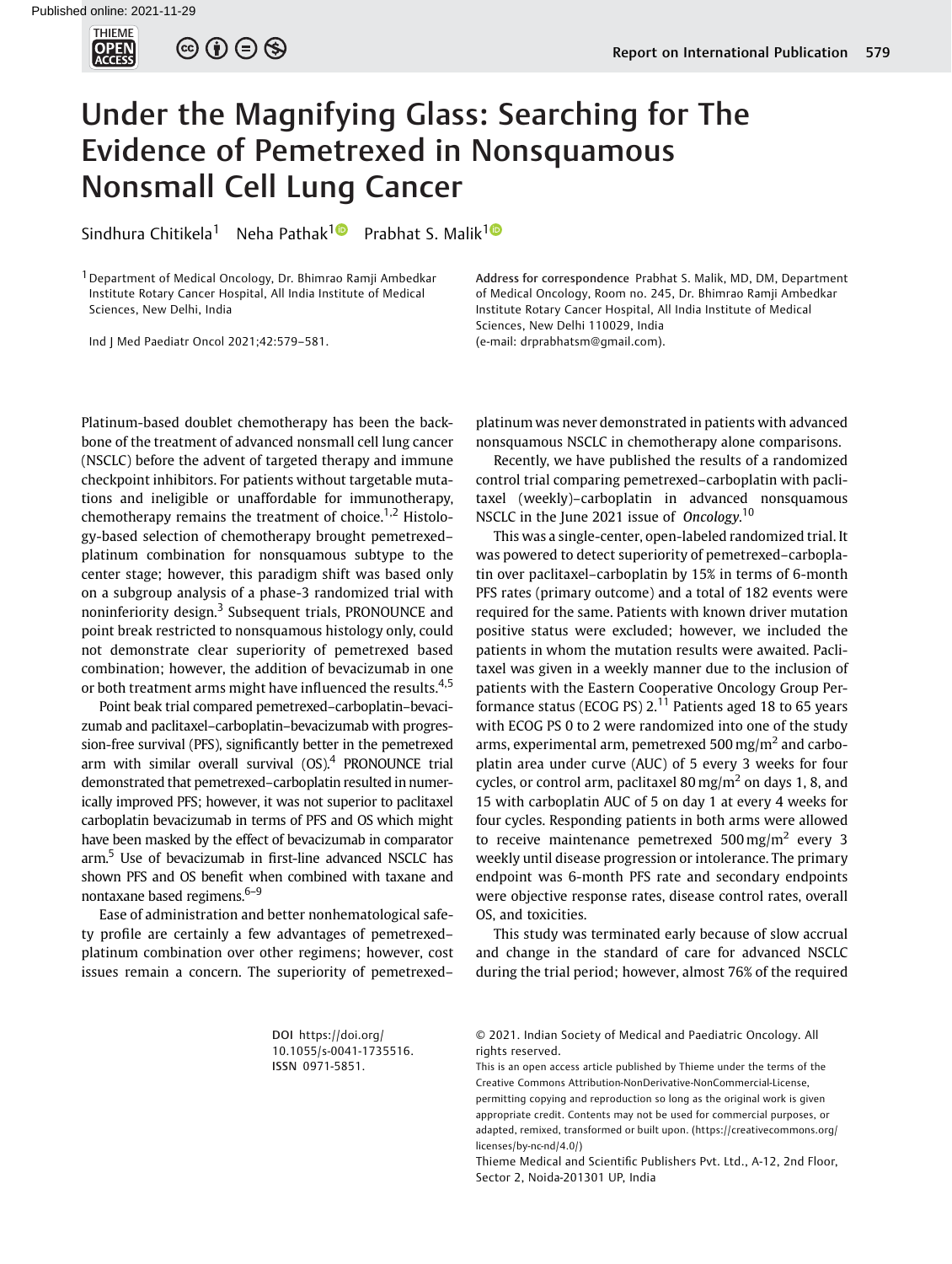events had already occurred at the time of data analysis. Between April 2016 and January 2019, a total of 171 patients were randomized. Finally, 83 patients in the pemetrexed arm and 81 in the paclitaxel arm were included in the analysis. Baseline characteristics were well matched among both the study arms including the number of patients subsequently detected to have driver mutations. ECOG PS 2 constituted up to 28% and 26% in pemetrexed and paclitaxel arms, respectively. Brain metastases were present in 19.28% and 19.75% of patients in each treatment arm, respectively.

After a median follow-up of 17 months, 6-month PFS rates were 47.45% and 48.64% in pemetrexed and paclitaxel arms, respectively ( $p = 0.88$ ). Median PFS was 5.67 months (95%) confidence interval [CI]: 3.73–7.3) in the pemetrexed arm and 5.03 months (95% CI: 2.63–7.43) in the paclitaxel arm (hazard ratio  $[HR] = 1.13$ ; 95% CI: 0.81-1.59;  $p = 0.44$ ). Objective response rates were significantly higher in the paclitaxel group (30% vs. 15.79%;  $p = 0.04$ ); however, clinical benefit rates (complete response  $+$  partial response  $+$  stable disease) were similar in both treatment groups (58.7% vs. 60.53%;  $p = 0.81$ ). Median OS in the pemetrexed arm was 14.83 months (95% CI: 9.5–18.73), while 11.3 months (95% CI: 8.3–19.7) in the paclitaxel arm. The difference was not statistically significant (HR = 1.19, 95% CI: 0.8–1.78;  $p = 0.37$ ). Four cycles of chemotherapy could be completed in 61% of patients in the pemetrexed arm and 52% in the paclitaxel arm. The most common reason for discontinuation of chemotherapy was progressive disease. Both the chemotherapy regimens were well tolerated. Toxicity profile was not much different, except for alopecia and peripheral neuropathy, as expected, which were higher in the paclitaxel arm.

Overall, this study failed to demonstrate the superiority of pemetrexed–carboplatin combination over paclitaxel (weekly)–carboplatin in advanced nonsquamous NSCLC and thus, further challenges the current practice change which was based solely on a subgroup analysis of a noninferiority study. Although this study was terminated early, at 75% maturity in terms of the number of events, there was no difference in PFS. It was highly unlikely to detect a difference even if the study would have completed its planned sample size. This study is particularly relevant in the Indian context, since a large majority of patients are still treated primarily with chemotherapy, owing to drug availability issues and cost constraints. The incorporation of patients with ECOG PS 2 (almost one-fourth of total patients) in this study correlates well with the real-world scenario, especially in developing countries such as India. Interestingly, higher objective response rates were seen with paclitaxel (weekly)–carboplatin combination, making it a suitable regimen for patients with heavy disease burden. Belani et al have also shown better objective response rates with weekly paclitaxel over standard 3 weekly paclitaxel based regimen, and similar to our study, no difference in survival outcomes.<sup>11</sup> Weekly paclitaxel regimen has been preferred particularly for the elderly population.<sup>12</sup> Major studies comparing pemetrexed– platinum combination with other regimens are summarized in ►Table 1. Quality of life assessment and cost-effectiveness analysis would have added to the relevance of this study.

Abbreviations: CI, confidence interval; HR, hazard ratio; mOS, median overall survival; mPFS, median progression-free survival; NSCLC, nonsmall cell lung cancer; ORR, objective response rate; OS, overall survival Abbreviations: CI, confidence interval; HR, hazard ratio; mOS, median overall survival; mPFS, median progression-free survival; NSCLC, nonsmall cell lung cancer; ORR, objective response rate; OS, overall survival. bevacizumab improved PFS bevacizumab improved PFS in comparison to paclitaxel in comparison to paclitaxel Pemetrexed carboplatin is  $\overline{\sigma}$ Pemetrexed carboplatin is not superior in PFS, OS or superior to gemcitabine<br>cisplatin in a subset with carboplatin bevacizumab carboplatin bevacizumab cisplatin in a subset with Pemetrexed carboplatin Pemetrexed cisplatin is superior to gemcitabine Pemetrexed carboplatin not superior in PFS, OS Pemetrexed cisplatin is nonsquamous NSCLC nonsquamous NSCLC **NSCLC** Table 1 Landmark phase-III studies comparing pemetrexed–platinum combination and nonpemetrexed–platinum combination chemotherapies in nonsquamous NSCLC response rate response rate Study Type of study Treatment arms ORR mPFS mOS Conclusion Conclusion nonpemetrexed-platinum combination chemotherapies in nonsquamous 12.6 vs. 13.4 months 10.5 vs. 11.7 months  $0.86 - 1.16; p = 0.949$  $0.83 - 1.36; p = 0.615$ 12.6 vs. 13.4 months 10.5 vs. 11.7 months  $1.00-1.51; p = 0.05$  $= 1.23:95\%$  C:  $= 1.00:95\%$  C:  $= 1.07: 95\%$  Cl: 10.4 vs. 11.8 10.4 vs. 11.8 (HR ¼(HR ¼(HR ¼mOS 4.44 vs. 5.49 months  $0.71 - 0.96; p = 0.012$  $0.71$ –0.96;  $p = 0.012$ )  $0.84 - 1.35; p = 0.610$ 4.44 vs. 5.49 months  $= 0.83:95\%$  C:  $= 1.06$ ; 95% CI: 4.7 vs. 5.3 months  $28.2$  vs.  $30.6\%$  | 4.7 vs. 5.3 months  $= 0.9:95\%$  Cl: 6 vs. 5.6 months 34.1 vs. 33% 6 vs. 5.6 months 0.79–1.02) mPFS (HR ¼(HR ¼(HR ¼23.6 vs. 27.4%<br> $(p = 0.414)$ 28.2 vs. 30.6% 23.6 vs. 27.4% 33% 34.1 vs. able 1 Landmark phase-III studies comparing pemetrexed-platinum combination and ORR Pemetrexed carboplatin vs. Pemetrexed carboplatin vs. bevacizumab bevacizumab Gemcitabine cisplatin vs. Gemcitabine cisplatin vs. paclitaxel carboplatin pemetrexed cisplatin paclitaxel carboplatin pemetrexed cisplatin Treatment arms bevacizumab  $\overline{\phantom{a}}$  $\overline{\phantom{0}}$ vs. paclitaxel bevacizumab vs. paclitaxel Pemetrexed Pemetrexed carboplatin carboplatin Phase-III study<br>Stage-IV<br>nonsquamous NSCLC nonsquamous NSCLC nonsquamous NSCLC nonsquamous NSCLC subgroup analysis) subgroup analysis) (histology specific (histology specific Advanced-stage Advanced-stage Phase-III study Scagliotti et al<sup>3</sup> Phase-III study Phase-III study Phase-III study Phase-III study Type of study Stage-IIIB/IV Stage-IIIB/IV NSCLC PRONOUNCE trial PRONOUNCE trial Scagliotti et al<sup>3</sup> Patel et al<sup>4</sup><br>POINT BREAK POINT BREAK Zinner et al<sup>5</sup> Zinner et al5 Study